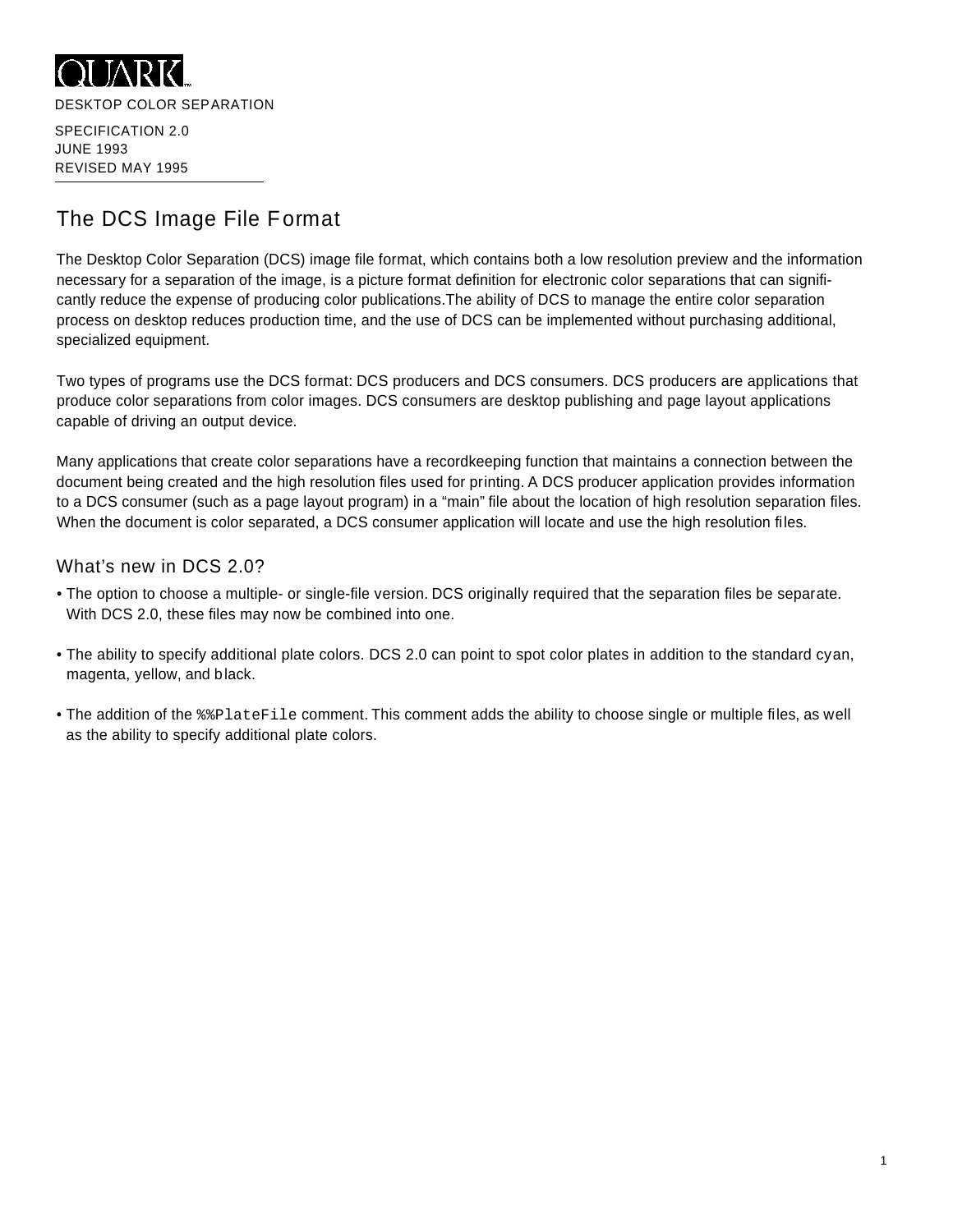

# An in-depth look at DCS files

DCS is a specification involving one or more files. The first and potentially only file (referred to here as the "main" file) contains comments that give the file names and locations for the separations of the original image.

# Construction of the "main" file

The "main" file should be an EPS picture, and should follow all the guidelines listed in Appendices G and H of the PostScript Language Reference Manual, 2nd ed., with the exception of some changes in the header comment area as described in this document. This "main" file should contain additional comments referring to DCS information.

DCS information is represented by PostScript header comments, which appear before  $\frac{1}{2}$  EndComments (these DCS comments are used by the DCS consumer to locate the separation files and download them for the appropriate plate).

# Composite EPS images

The "main" file must contain a composite representation of the original image.Typically, this composite image will be used when proofing to a color printer; it should be full resolution to facilitate the highest quality proof possible. If the composite is not present, a DCS consumer will represent the image in an unpredictable form.

### Screen representations

The separation files contain information for the separated plates only (that is, the cyan file should contain information pertaining only to the cyan plate). These separation files should not contain the  $\frac{1}{2}$  at eFile comment (described below). Since the separation files are not used for composite proofing or screen representation, the low resolution screen preview and color composite image should be omitted.

# Dot gain compensation

The "main" file may also need to contain the %% SuppressDotGainCompensation comment.

If this comment is not present, some applications will download a transfer function to correct for the nonlinear grayscale rendering characteristics of the output device before sending the EPS file. If your application is building a file that has dot gain compensation built-in, you should include this comment. However, if you do so, your EPS file should also set up the screen angle, frequency, and dot function, rather than relying on the values active at the time your PostScript file is run. This comment must appear in the "main" file before the comments specifying location of color plates.

# Font information

The "main" file should include the %%Document Fonts comment to indicate all the fonts used in the separation files. It is the responsibility of the DCS consumer to guarantee that every font used by the separation files is available on the printer.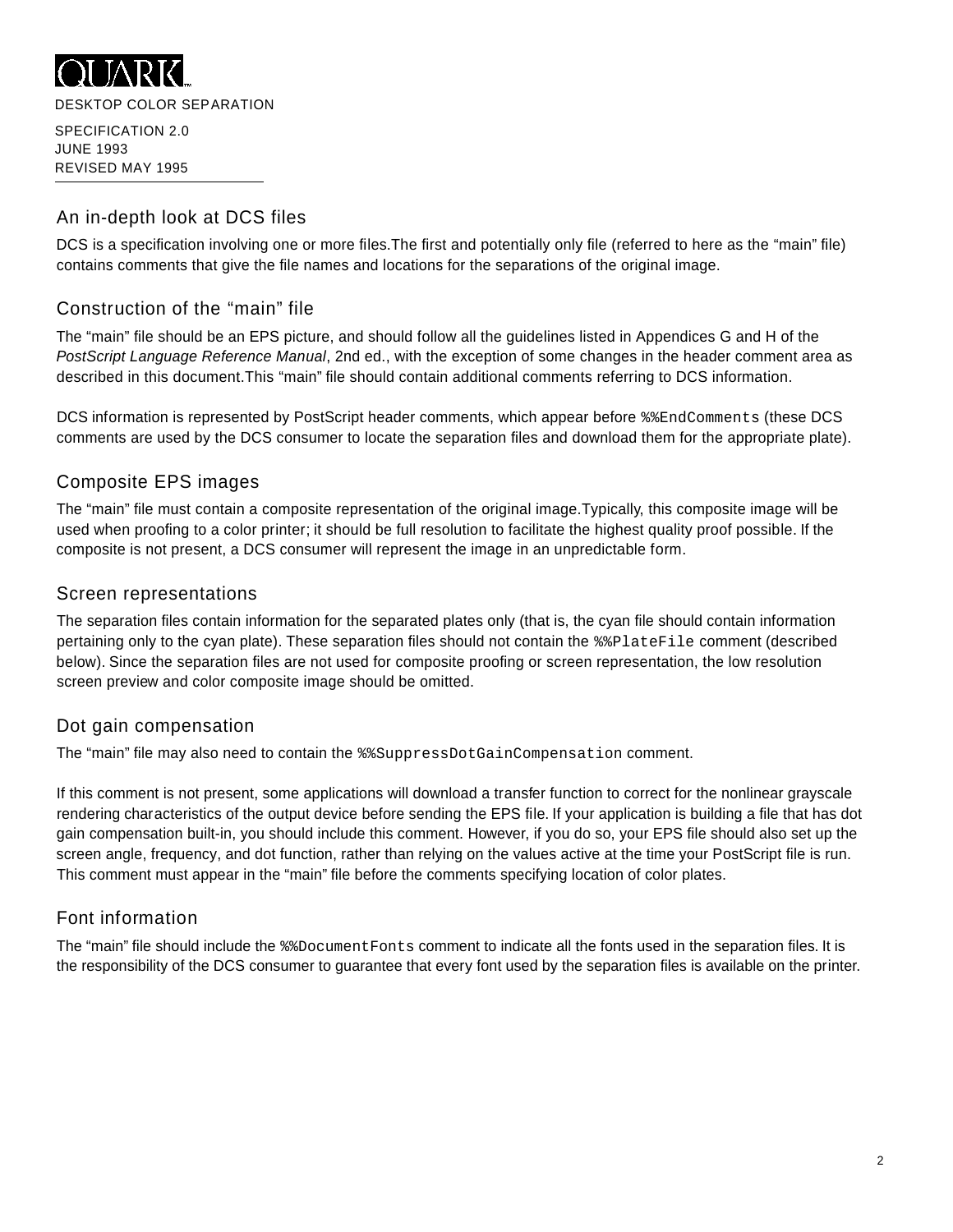#### **OLIARK** DESKTOP COLOR SEPARATION {ĂĂŭïÔjˇyòyÍĂĂŭïÔjˇyòyÍĂĂŭïÔjˇyòyÍĂĂŭïÔjˇyòyÍĂĂŭïÔjˇyòyÍĂĂŭï<br>ÔjˇyòyÍÅÅŭïÔjˇyòyÍÅÅŭïÔjˇyòyÍÅÅŭïÔjˇyòyÍÅÅŭïÔjˇyòyÍÅÅŭïÔj TIFF PREVIEW SPECIFICATION 2.0 (PC Version) ˇ y ò y Í Å Å ù ï Ô j ˇ y ò y Í Å Å ù ï Ô j ˇ y ò y Í Å Å ù ï Ô j ˇ y ò y Í Å Å ù ï Ô j ˇ y ò y Í Å Å ù ï Ô j ˇ y ò y Í Å Å ù ï Ô j ˇ y ò y Í Å Å ù ï Ô j ˇ y ò y Í Å Å ù ï Ô j ˇ y ò y Í Å Å ù ï Ô j ˇ y ò y Í Å Å ù ï Ô j ˇ y ò ò y JUNE 1993 **%!PS-Adobe-2.0 EPSF-1.2** REVISED MAY 1995 %%Creator: QuarkXPress(R) 3.2 %%Title: Document1 (Page 1) %%CreationDate: 7/6/93 6:14 PM %%DocumentProcessColors: Cyan Magenta Black  $\left\{ \right.$ EPS HEADER %%DocumentCustomColors: (TRUMATCH 1-a5) These excerpts from a sam-%%CMYKCustomColor: 0 .9 .4 .3 (TRUMATCH 1-a5) ple DCS 2.0 file (single-file %%DocumentFonts: Helvetica %%DocumentData: Binary version) demonstrate the use %%LanguageLevel: 1 %%BoundingBox: 0 0 612 792 of the new % & PlateFile { **%%PlateFile: (Black) EPS #11933 24917 %%PlateFile: (Cyan) EPS #36850 24795**  comments. Since this is a PLATEFILE COMMENTS **%%PlateFile: (Magenta) EPS #61645 24823**  single-file version of a DCS **%%PlateFile: (TRUMATCH 1-a5) EPS #86468 24784**  %% & EndComments 2.0 file, references are made { to plate location within the file **COMPOSITE** e n d through offset definition in POSTSCRIPT CODE showpage % % T r a i l e r bytes. The size field repre-**%!PS-Adobe-2.0 EPSF-1.2** %%Creator: QuarkXPress(R) 3.2 sents the size of the separa-%%Title: Document1 (Page 1) %%CreationDate: 7/6/93 6:14 PM tion file in bytes. Offset and %%DocumentProcSets: QuarkXPress\_EPS\_3.2 1.0 0 size fields are represented by %%DocumentSuppliedProcSets: QuarkXPress\_EPS\_3.2 1.0 0 %%DocumentFonts: Helvetica decimal numbers. Refer to %%DocumentData: Binary BLACK PLATE %%LanguageLevelie this example while reading  $\vert$  $H$ 114.93 120.93 275.07 293.07 F ov V the explanations on the fol-5.86 o lowing pages. 111.93 117.93 278.07 296.07 F ov n end showpage % % T r a i l e r **NOTE: %!PS-Adobe-2.0 EPSF-1.2** %%Creator: QuarkXPress(R) 3.2 Since a PostScript file can %%Title: Document1 (Page 1) %%CreationDate: 7/6/93 6:14 PM easily exceed the length %%DocumentProcSets: QuarkXPress\_EPS\_3.2 1.0 0 %%DocumentSuppliedProcSets: QuarkXPress\_EPS\_3.2 1.0 0 of this page, for illustration %%DocumentFonts: Helvetica purposes we have removed %%DocumentData: Binary CYAN PLATE  $L$ evel: 1  $\begin{matrix} \hline \end{matrix}$ portions of "body" of the 0 H 114.93 120.93 275.07 293.07 F ov V plate files and spliced the 1 H 5.86 o beginning and ends together. 111.93 117.93 278.07 296.07 F ov n Omitted material is indicated end showpage by shadows like this: % % T r a i l e r **%!PS-Adobe-2.0 EPSF-1.2** %%Creator: QuarkXPress(R) 3.2 %%Title: Document1 (Page 1) %%CreationDate: 7/6/93 6:14 PM %%DocumentProcSets: QuarkXPress\_EPS\_3.2 1.0 0 %%DocumentSuppliedProcSets: QuarkXPress\_EPS\_3.2 1.0 0 %%DocumentFonts: Helvetica %%DocumentData: Binary MAGENTA PLATE %%LanguageLevel: 1  $\begin{matrix} \hline \end{matrix}$ 1 H 114.93 120.93 275.07 293.07 F ov V 0 H  $12<sub>0</sub>$ 109 115 281 299 F ov n e n d showpage % % T r a i l e r **%!PS-Adobe-2.0 EPSF-1.2** %%Creator: QuarkXPress(R) 3.2 %%Title: Document1 (Page 1) %%CreationDate: 7/6/93 6:14 PM %%DocumentProcSets: QuarkXPress\_EPS\_3.2 1.0 0 %%DocumentSuppliedProcSets: QuarkXPress\_EPS\_3.2 1.0 0 %%DocumentFonts: Helvetica %%DocumentData: Binary SPOT COLOR PLATE  $L$ avel: 1  $\begin{matrix} \hline \end{matrix}$  $0$  H bkc 0 1 put 37 45.75 m .33 0 4 27.33 (Hello)d bkc 0 0 put 111.93 117.93 278.07 296.07 F ov n e n d  $showpace$ 3 =========<br>%%Trailer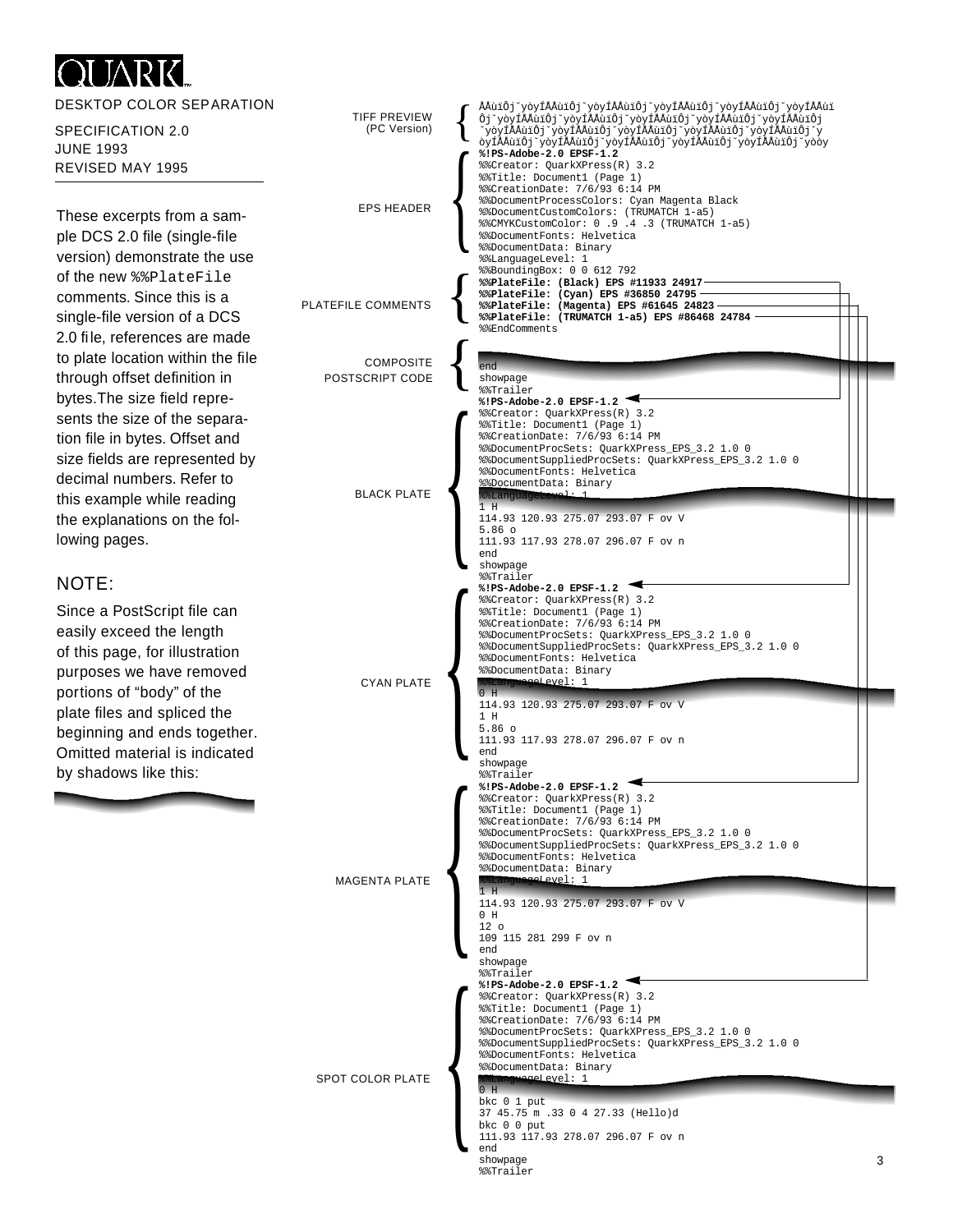

#### The % & Plate File comment

DCS 2.0 uses the  $\frac{2}{2}$ PlateFile comment to specify the location of a particular color separation file. This comment has two different forms, depending on whether the separation files are saved as multiple files or a single file.

#### The  $\frac{1}{2}$  Plate File comment — Multiple-file version

Separation plate information can be contained in files separate from the "main" file. A common form of DCS uses the four process separation colors.You are not limited to the four process colors — any number of spot colors may be specified. To use this form, include the following comment in the "main" file:

%%PlateFile: (color name) filetype location filename colorname The colorname represents the name of the spot or process color the file represents. The name should be enclosed in parentheses. For example,  $(Cyan)$ ,  $(Magent)$ ,  $(TRUMATCH 1-a5)$ , etc. filetype The filetype represents the file format of the separation file (EPS). The filetype field can be something other than (EPS) if the location field is something other than  $Local$ . location The location can be Local or some other keyword. However, the only keyword supported by QuarkXPress is Local. Refer to Appendix B of the DCS 2.0 specifications (available from Quark) for further discussion of  $l$  ocation filename The filename identifies the file that contains the separation for the specified color. It may be a complete pathname or just the filename itself. The DCS consumer should search for the specified file. For example, Quark X Press™ will search the directory that contains the DCS "main" file. Some filenames may not be valid on all platforms.

#### **Example**

%%PlateFile: (PANTONE 184 CV) EPS Local HD:tstpicture.09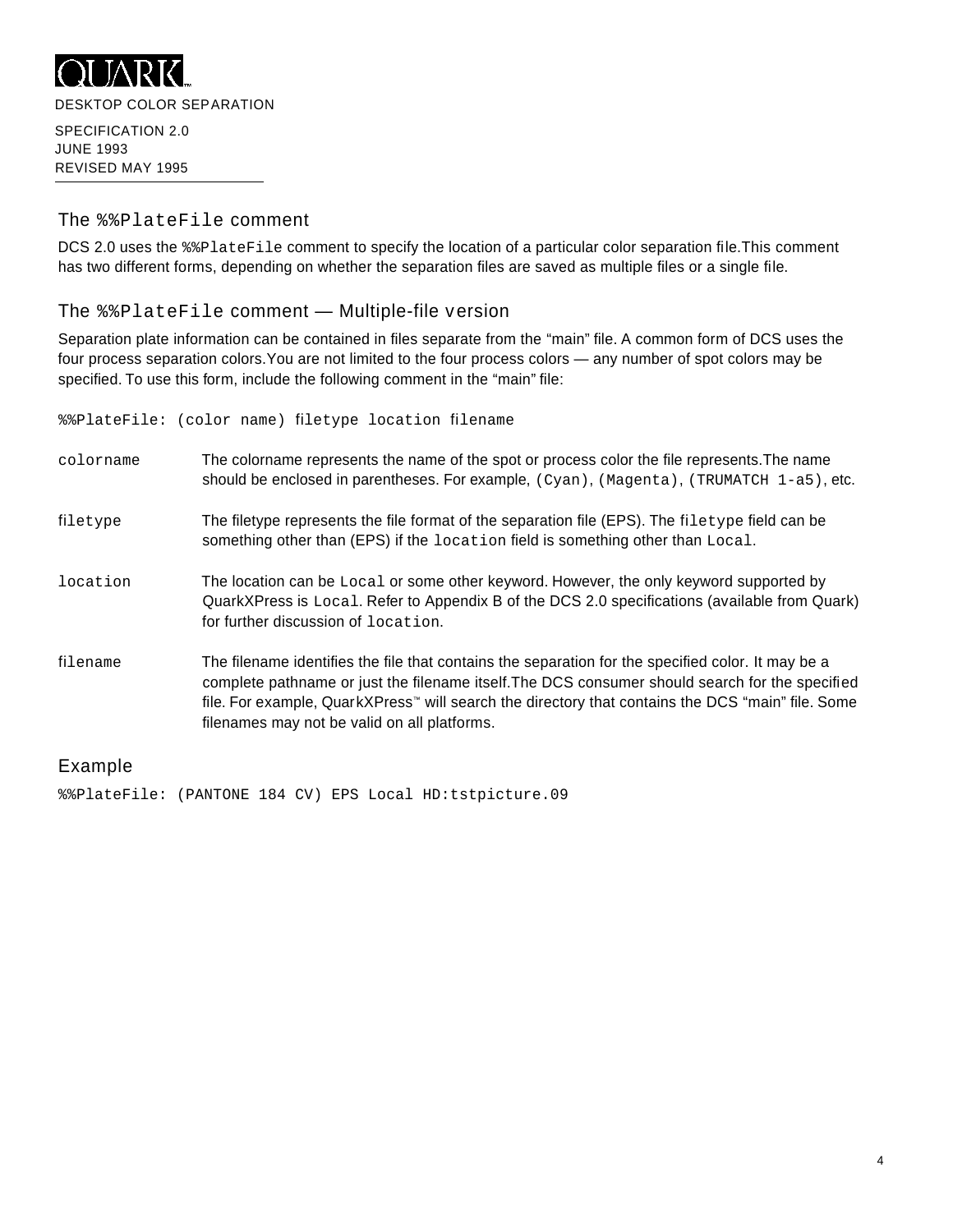

#### The  $*$  PlateFile comment - Single-file version

The single-file version of the %%PlateFile comment allows the use of DCS with one file. The beginning of this file is structured identically to the "main" file. After the header information and composite EPS information, the separation information is simply included, rather than being split into separate files. The  $\frac{2}{2}$ PlateFile comment is modified to reflect the presence of the separation information. The key difference between the multiple-file version and the single-file version is the third field of  $\ell$  Plate File. If this field begins with the  $\#$  character, the file is a single-file version of DCS.

%%PlateFile: (color name) filetype #offset size

| colorname | The colorname represents the name of the spot or process color the separation represents. The name<br>should be enclosed in parentheses. For example, (Cyan), (Magenta), (TRUMATCH 1-a5), etc.                 |
|-----------|----------------------------------------------------------------------------------------------------------------------------------------------------------------------------------------------------------------|
| filetype  | The filetype represents the file format of the separation (normally EPS).                                                                                                                                      |
| #offset   | The # character as the first character in the third field area indicates a single-file version. In this<br>case, the third field is interpreted as an offset from the beginning of the file to the separation. |
| size      | The size field represents the size of the separation in number of bytes. Both the offset and size<br>fields are represented by decimal numbers.                                                                |

#### **Example**

%%PlateFile: (Yellow) EPS #84777 24621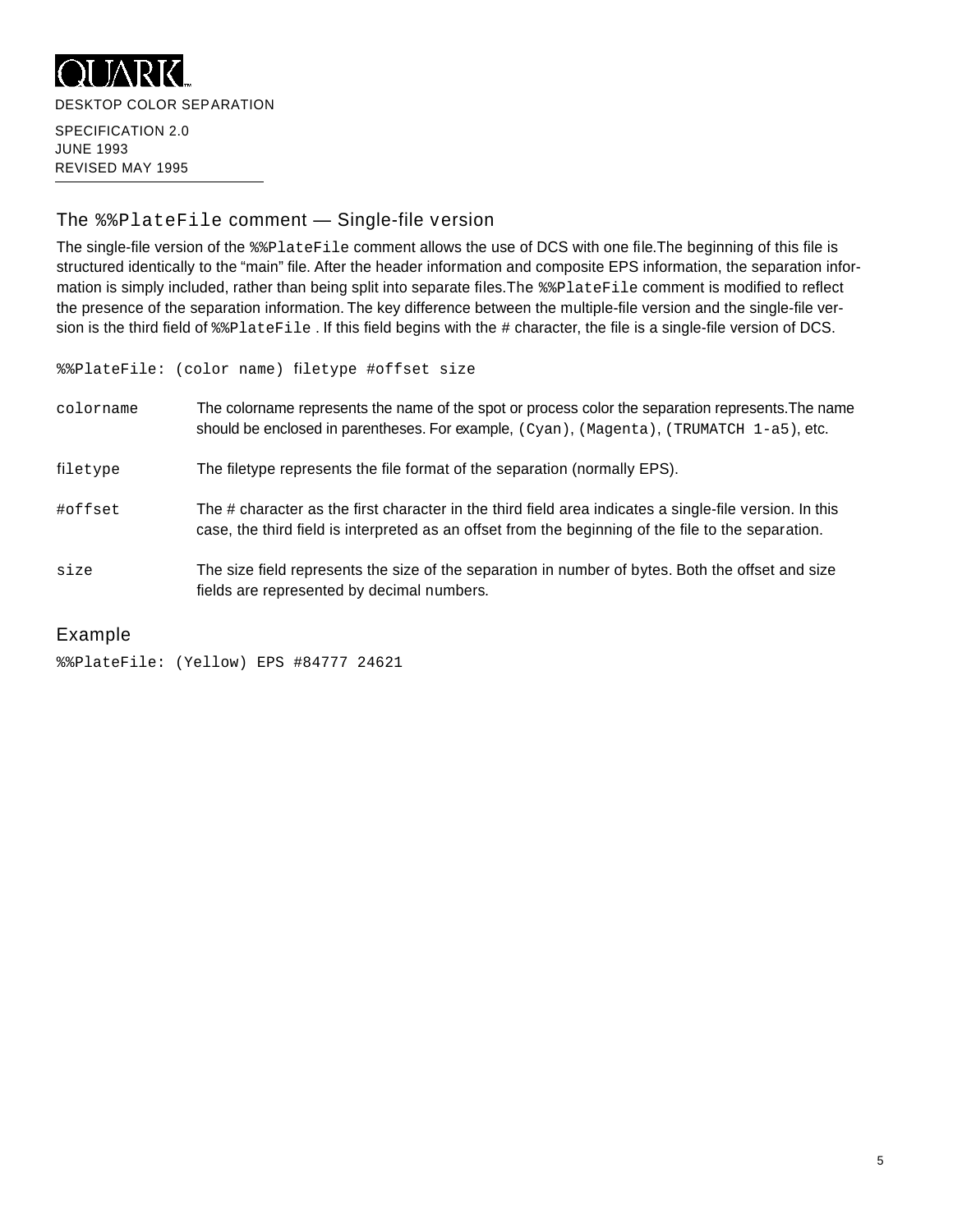

### **Notes**

- A DCS file must be either a single-file version or a multiple-file version. Do not combine the versions within one DCS file.
- The DCS consumer will download only separation files with corresponding  $\frac{1}{2}$  and  $\frac{1}{2}$  comments. If there is no % & Plate File: (Cyan)... comment, for example, the DCS consumer will not download any cyan information for this separation.
- In the single-file format, the size of the main segment of the file (including header, DCS comments, and composite image) can be determined by finding the smallest  $# \circ f f$  set.

#### Common problems

There are a number of misconceptions about EPS and DCS files that you should be aware of when you are creating your own separations. Some of these misconceptions have been discussed in the Adobe PostScript manuals, Adobe's Colophon, or in the EPS documentation. Others have never been explicitly mentioned before.

- 1. Do not assume you can use as many dictionary entries as you want. You probably are limited to only a few (especially if you have used PostScript within the document to add entries). Instead, create a local dictionary.
- 2 . Do not assume anything about the clip path. If you must clip, append your clip path to the current clip path.
- 3 . Do not assume anything about the current scale, translation, or orientation of the EPS picture.
- 4. Do not perform any transformations on the coordinate system that make assumptions about the paper size. QuarkXPress supports arbitrary sizes.
- 5. Use of the " $settransfer$ " operator should be avoided if at all possible.
- 6 . Unless you absolutely must, do not change the screen frequency, angle, or procedure.
- 7. DCS files should not contain  $\frac{1}{2}$ PlateColor comments!
- 8. The first line of the separation file should start with  $\frac{1}{2}$  PS-Adobe... and should end with  $\frac{1}{2}$  Trailer so that parsers can detect the whole separation file. (When a DCS consumer outputs the separation files, it should enclose the files with %% Begin Document... and % & End Document.)
- 9. Limit the number of characters used in the header comments to 255 (for backward compatibility on some existing parsers). If a line contains more than 255 characters, split it into multiple lines and begin each continuation with the  $% * \cdot$  convention.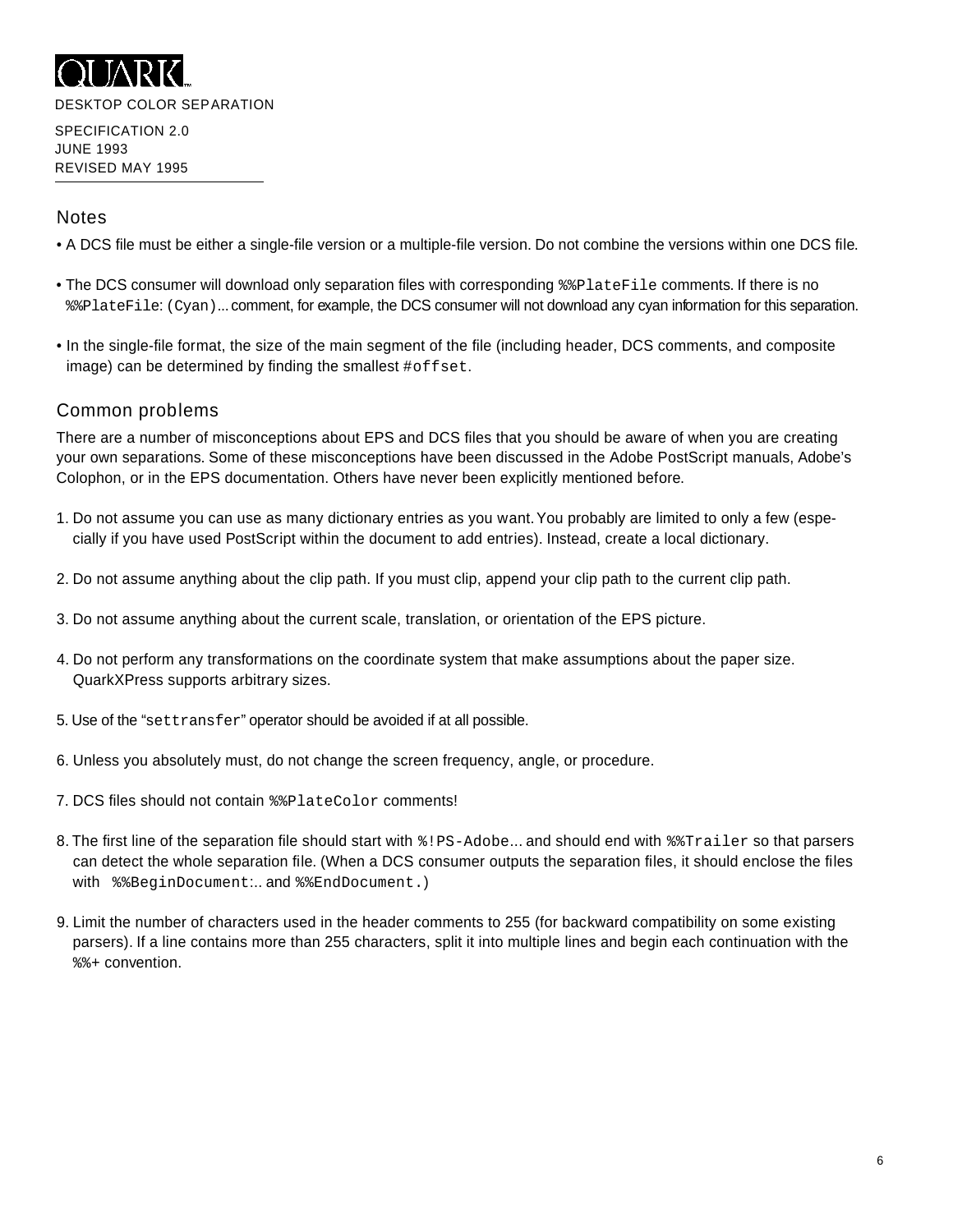

# DCS and OPI

OPI (Open Prepress Interface) is a specification published by Adobe, Inc. (formerly Aldus Corporation), that allows the integration of commercial scanner output into files created on a desktop publishing application. OPI is designed for use with high-end, expensive color prepress systems and ultra-high resolution scanners. DCS is designed for people who are processing all of their color separation with equipment on the desktop. DCS and OPI are not competing standards. They are used under different circumstances.

OPI, like DCS, involves a collection of comments in the PostScript file that specify information necessary for the page layout and printing processes. However, OPI assumes that there will be a post-processing device between the layout program and the output device. This device must be capable of recognizing specific lines in the PostScript stream and substituting and cropping high-end scanner output files for the TIFF files passed from the layout program. OPI is designed primarily for situations in which the separation files are too large to efficiently run through low-bandwidth networks, such as AppleTalk. By using an intermediate processor, OPI avoids overloading a network with the transmission of color separation files. In OPI, only a TIFF representation of the color file is present; the layout application relies on a separate post-processor to include the separated files. DCS enables a layout application to produce a standard PostScript output stream that does not require any post-processing. In DCS, all separation files are accessible on the desktop and are fed to the output device by the layout application. DCS, by avoiding the necessity for color prepress systems, can be implemented with existing systems, thereby lowering overhead costs for the production house. Since DCS relies on available, tested equipment, it also requires less development and maintenance time.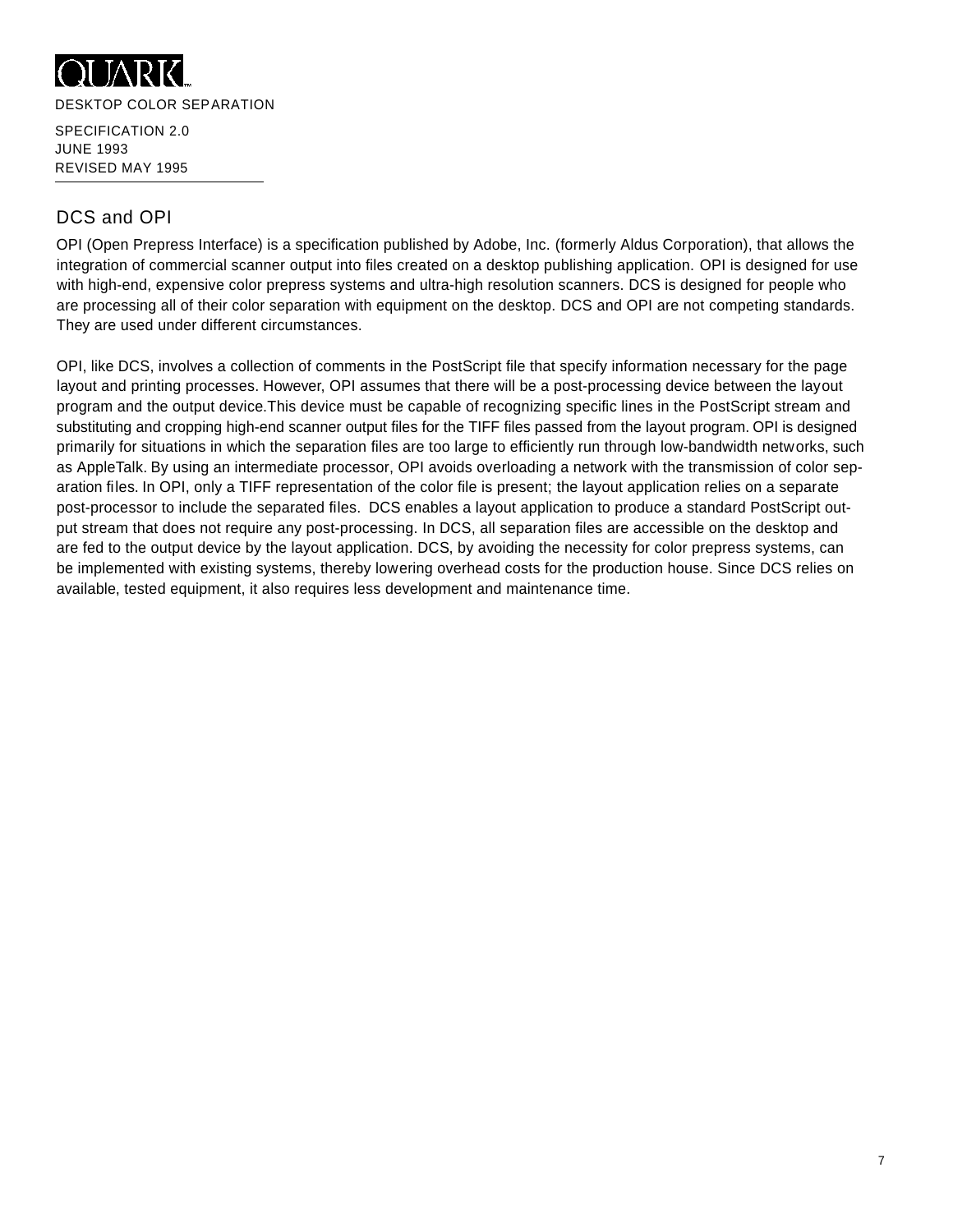

DESKTOP COLOR SEPARATION

SPECIFICATION 2.0 JUNE 1993 REVISED MAY 1995

# For Further Information

Please contact Quark, Inc. directly for further questions or a printed copy of these specifications. Quark, Inc. Developer Desk 1800 Grant Street Denver, CO 80203 Phone: (303) 894-8888 Fax: (303) 894-3399 Applelink: QuarkXT CompuServe: 75140,1136 Internet: 75140.1136@compuserve.com

#### **Bibliography**

Adobe Systems, Inc. *EPS specification.* (Available from Adobe.)

Adobe Systems, Inc. PostScript Language Reference Manual, 2nd ed. Reading, Mass.: Addison-Wesley Publishing, 1990. ISBN 0-201-18127-4.

Aldus Corporation. Aldus OPI Specification. 1989-1990. Available from: Adobe Developer Association 411 First Avenue South Seattle, WA 98104-2871 Phone: (206) 628-6593

Quark, Inc. QuarkXPress and OPI.

Quark, Inc. *QuarkXPress Make PDF documentation*.

© 1993, 1995 Quark, Inc. All rights reserved.

Quark and QuarkXPress are trademarks of Quark, Inc., Reg. U.S. Pat. & Tm. Off. The Quark logo is a trademark of Quark, Inc. PostScript is a registered trademark of Adobe Systems, Inc. PANTONE® is Pantone, Inc.'s check standard trademark for color. All other trademarks are the properties of their respective owners.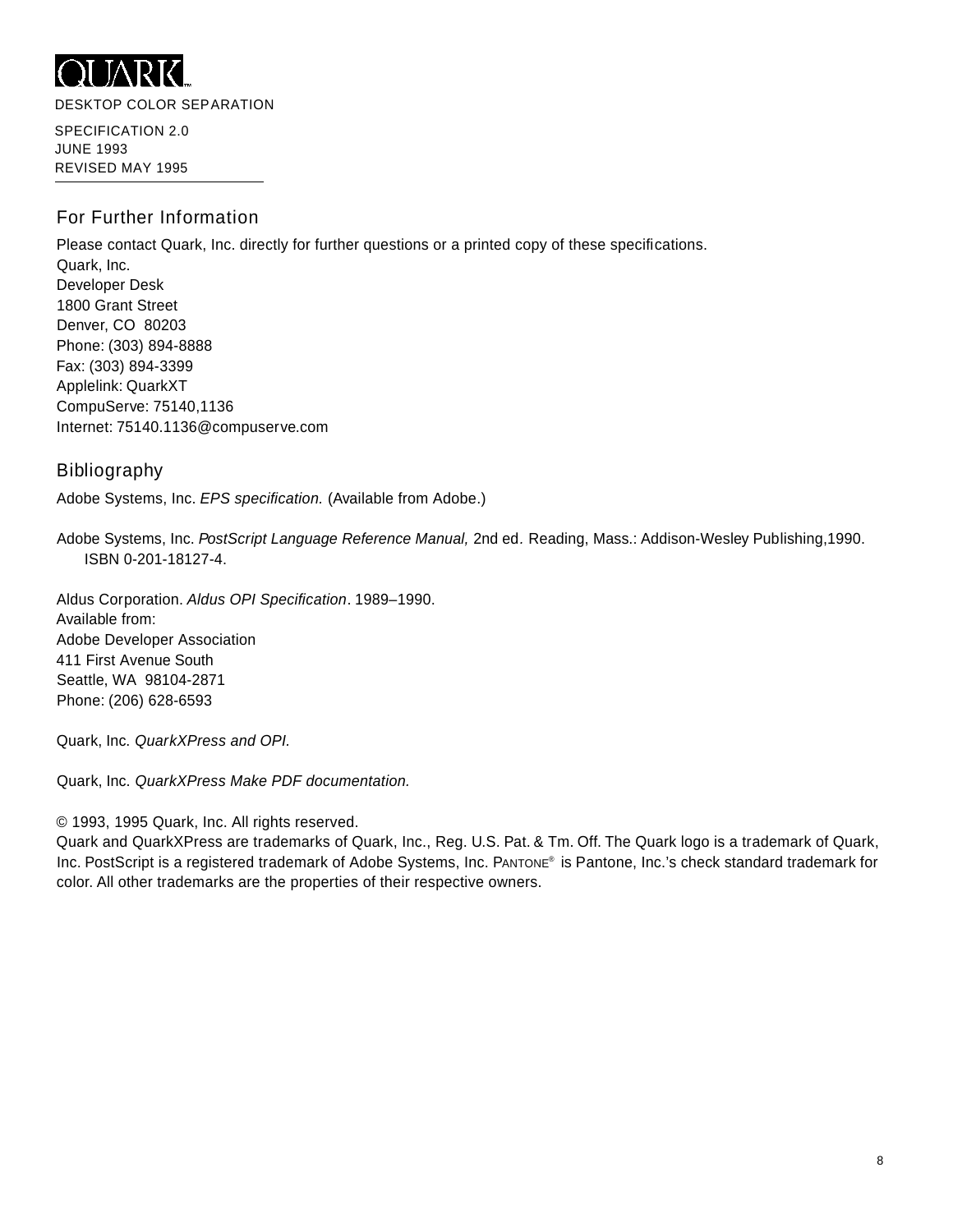

# Appendix A

# The Original Desktop Color Separation (DCS 1.0)

DCS originally relied on two sets of comments being present in the "main" file. Since many DCS producers will continue to produce separations that comply with the original specification, it is important that DCS consumers continue to understand the conventions used in such separations.

# %%DocumentProcessColors

In some situations, one or more of the separation files are not used. If a photograph contains no cyan, an empty cyan file will be generated by the DCS producer application. By specifying that this file is empty, a DCS consumer can avoid wasting time and money printing an unneeded plate. Specify the EPS separation files to be used with the line: %%DocumentProcessColors: cyan magenta yellow black

Any of the four colors cyan, magenta, yellow, or black specified in this line will be printed during the final output.

# Location of the Color Separation Files

A standard PostScript file contains a header segment that finishes with \$\$EndComments. In a DCS-compatible file, this header segment contains four additional lines that specify the location of the color separation files. These lines must appear after the  $\frac{1}{2}$   $\frac{1}{2}$  and  $\frac{1}{2}$  comment and before the  $\frac{1}{2}$   $\frac{1}{2}$  and  $\frac{1}{2}$  and  $\frac{1}{2}$  ine. The following lines are used to specify the location of the color separation files. The order of cyan, magenta, yellow, and black is not important:

| %%CvanPlate:    | location of an EPS file representing the cyan plate.    |
|-----------------|---------------------------------------------------------|
| %%MagentaPlate: | location of an EPS file representing the magenta plate. |
| %%YellowPlate:  | location of an EPS file representing the yellow plate.  |
| %%BlackPlate:   | location of an EPS file representing the black plate.   |

These file names should be complete path names, including the root drive specification.

This provides the DCS consumer application with the names of the files to use when separating. If the location of these files changes, the DCS consumer application must be able to locate them.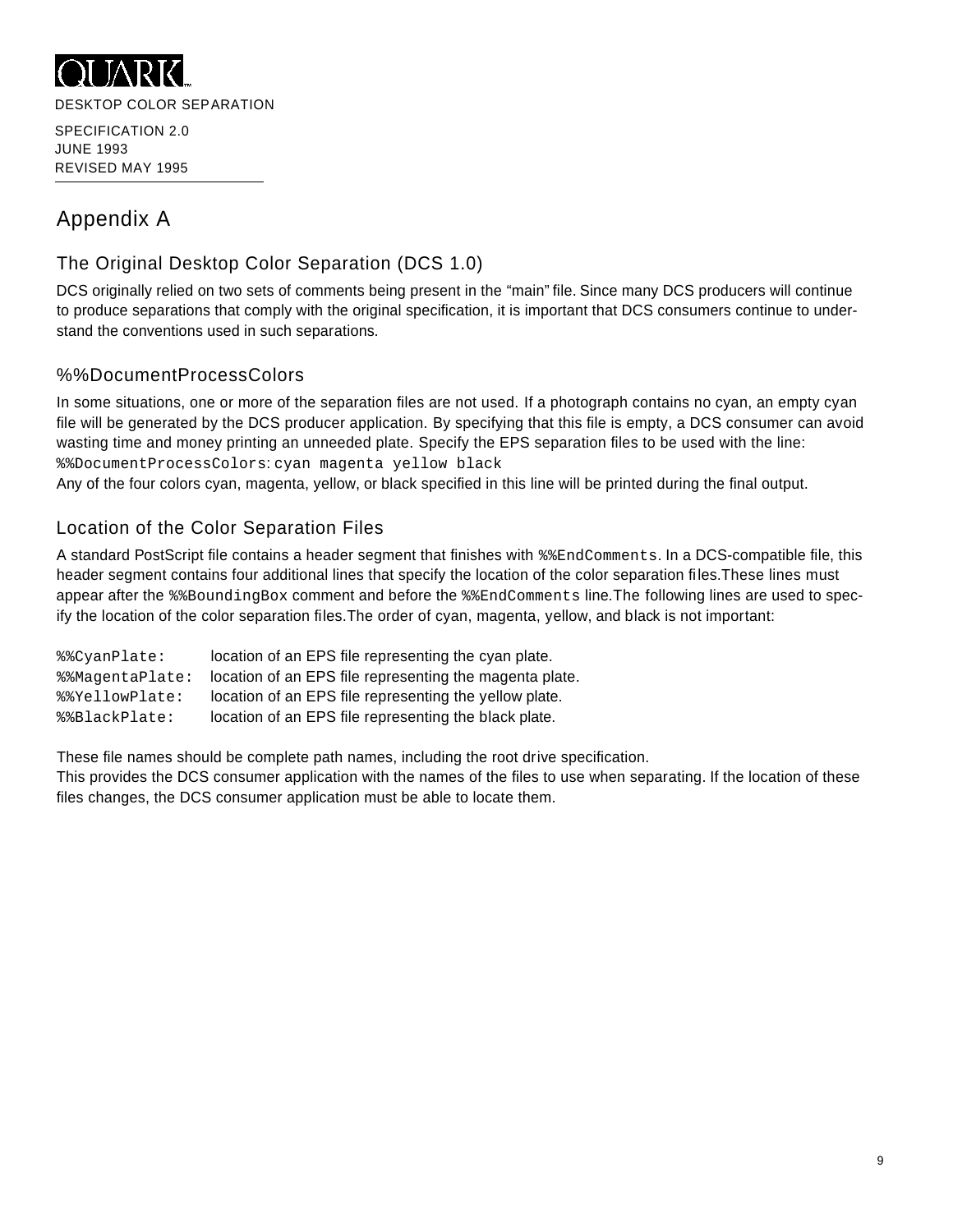

# Appendix B

# Special note regarding the location ke yword and multiple-file DCS

There are two states that can exist in the location keyword:  $Local$  and anything else.Treatment of these two states must be handled differently by the DCS consumer. A DCS consumer application must provide a mechanism to indicate whether the non-local states should be ignored or considered.

The following examples refer to an "external file system". This term refers to a file server capable of interpreting the location keyword. Since the DCS consumer will handle the location keyword differently depending on whether an external file system is present or not, a mechanism must tell the DCS consumer whether such a system is present. In the case of Quark X Press, a flag in the Printer Description File (PDF) indicates whether an external file system exists.

Variations in the location keyword depending on whether an external file system exists

#### If the header contains only Local platefiles:

In the following code segment, only the local keyword is used. The presence or absence of an external file system is ignored. The DCS consumer should make an attempt to locate and download the separation file on the local file system. If the consumer is unable to locate the separation file, the composite EPS file should be incorporated in its place.

```
%!PS-Adobe-2.0 EPSF-1.2
%%Creator: QuarkXPress(R) 3.2
%%Title: Document1 (Page 1)
%%CreationDate: 7/6/93 6:14 PM
%%DocumentProcessColors: Cyan Magenta Black
%%DocumentCustomColors: (TRUMATCH 1-a5)
%%CMYKCustomColor: 0 .9 .4 .3 (TRUMATCH 1-a5)
%%DocumentFonts: Helvetica
%%DocumentData: Binary
%%LanguageLevel: 1 
%%BoundingBox: 0 0 612 792 
%%PlateFile: (Black) EPS Local a0.K 
%%PlateFile: (Cyan) EPS Local a0.C
%%PlateFile: (Magenta) EPS Local a0.M
%%PlateFile: (TRUMATCH 1-a5) EPS Local a0.9
% % E n d C o m m e n t s
```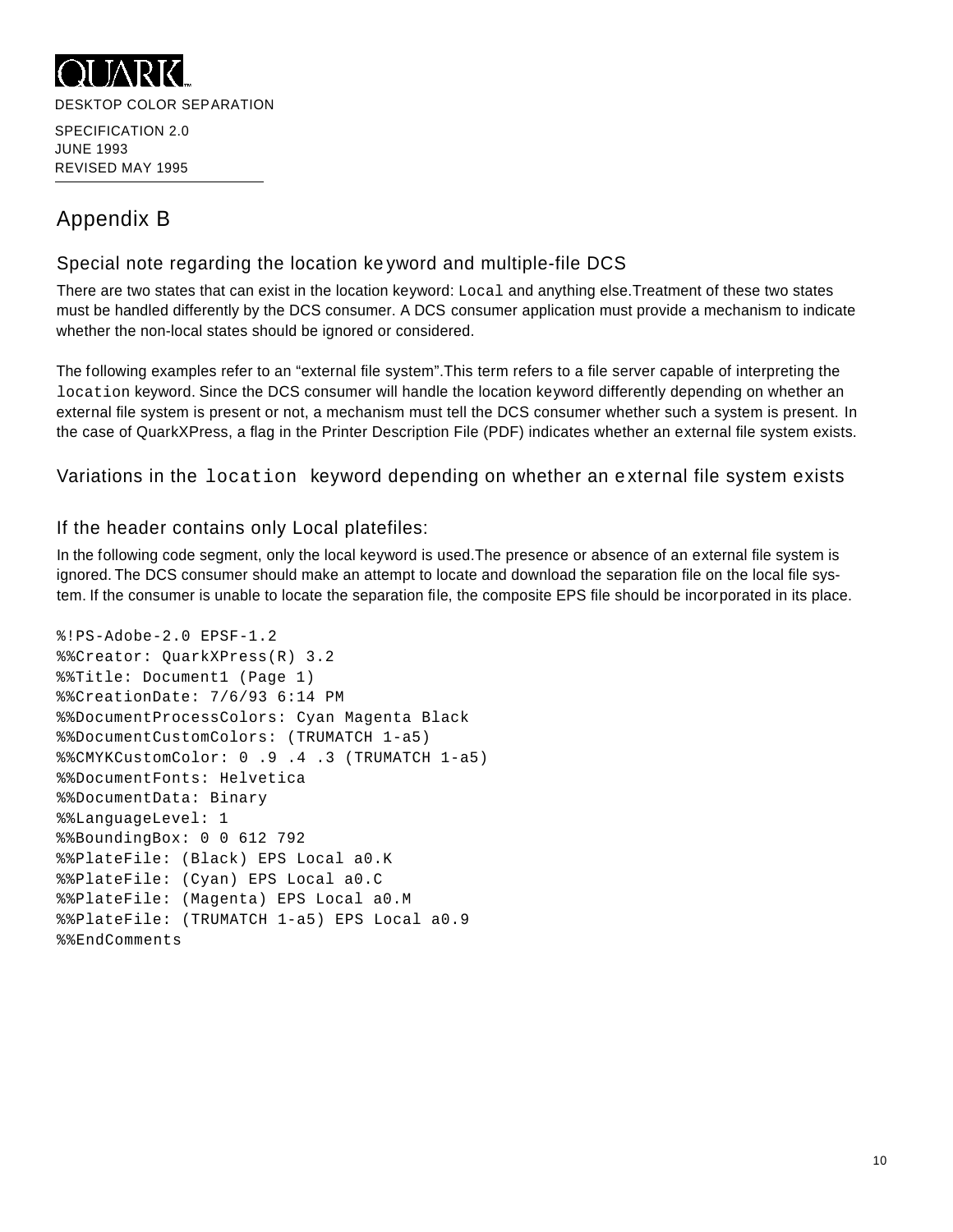

DESKTOP COLOR SEPARATION

SPECIFICATION 2.0 JUNE 1993 REVISED MAY 1995

# If the header contains Local and non-Local platefiles:

### *If an external file system is present*

This DCS file would cause the DCS consumer to use only the header portion of the DCS main file. It would not send any local EPS files, and any line that contains the Local keyword would be ignored. Note that each color has two nonlocal representations ("New Serve" and "Unix Rip"). This clearly shows that the DCS interpreter must be able to recognize its unique keyword before it assumes that the following pathname is valid.

### *If no external file system is present*

For any lines that use the Local keyword, the DCS consumer should make an attempt to locate and download the separation file on the local file system. If the consumer is unable to locate the separation file, the composite EPS file should be incorporated in its place. The lines containing non-Local key words should be ignored.

```
%!PS-Adobe-2.0 EPSF-1.2
%%Creator: QuarkXPress(R) 3.2
%%Title: Document1 (Page 1)
%%CreationDate: 7/6/93 6:14 PM
%%DocumentProcessColors: Cyan Magenta Black
%%DocumentCustomColors: (TRUMATCH 1-a5)
%%CMYKCustomColor: 0 .9 .4 .3 (TRUMATCH 1-a5)
%%DocumentFonts: Helvetica
%%DocumentData: Binary
%%LanguageLevel: 1 
%%BoundingBox: 0 0 612 792 
%%PlateFile: (Black) EPS Local a0.K 
%%PlateFile: (Black) TIFF NewServe c:\scans\job045\a0K.scn 
%%PlateFile: (Black) JPEG UnixRip /usr/jonah/job3/a0_black 
%%PlateFile: (Cyan) EPS Local a0.C 
%%PlateFile: (Cyan) TIFF NewServe c:\scans\job045\a0C.scn 
%%PlateFile: (Cyan) JPEG UnixRip /usr/jonah/job3/a0_Cyan 
%%PlateFile: (Magenta) EPS Local a0.M 
%%PlateFile: (Magenta) TIFF NewServe c:\scans\job045\a0M.scn 
%%PlateFile: (Magenta) JPEG UnixRip /usr/jonah/job3/a0_Magenta 
%%PlateFile: (TRUMATCH 1-a5) EPS Local a0.9 
%%PlateFile: (TRUMATCH 1-a5) TIFF NewServe c:\scans\job045\a0_09.scn 
%%PlateFile: (TRUMATCH 1-a5) JPEG UnixRip /usr/jonah/job3/a0_TRUM_1-A5 
% % E n d C o m m e n t s
```
# **Notes**

• A DCS file must be either a single-file version or a multiple-file version. Do not combine the versions within one DCS file.

• The DCS consumer will download only separation files that have corresponding %%PlateFile comments.If there is no %%PlateFile: (Cyan)... comment, for example, the DCS consumer will not download any cyan information for this separation.